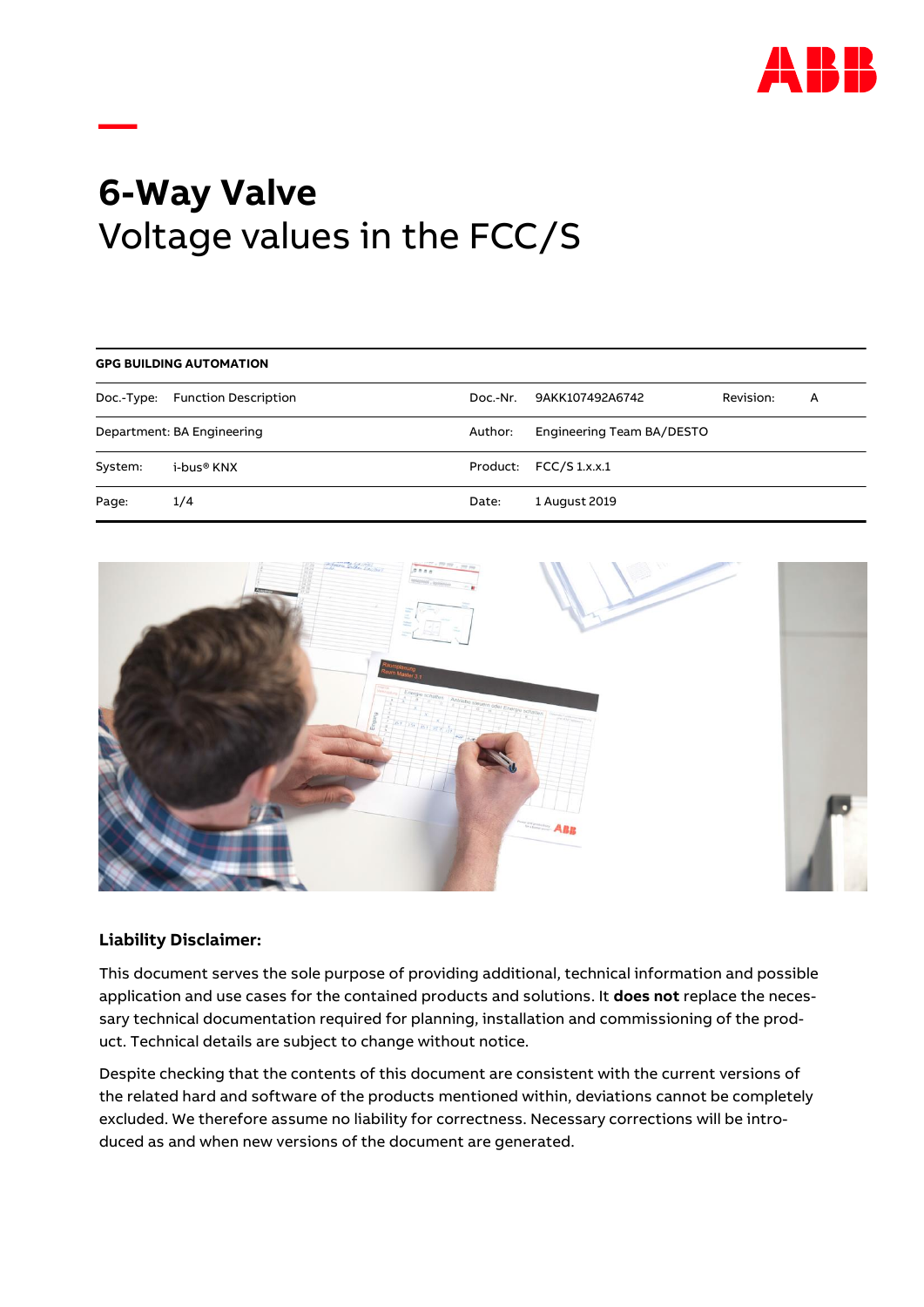## **Introduction**

This document provides a brief introduction to the 6-way valve, including its functions and how to connect it to the FSS/S using parametrization.

It also explains how to send the valve's technical data to the FCC/S parameters in ETS.

## **Objectives of the document**

- Provide an introduction to the 6-way valve
- Provide an example of technical data transfer

#### **Content**

#### **1. Basic information**

The 6-way valve has six separate pipe connections. When installing the valve, it's essential to note the flow direction. As a rule, this is marked with arrows on the corresponding valve.



Fig. 1 Heating and cooling circuit connections

The 6-way valve is specially designed for use in heating/cooling ceilings, and also very compact. It operates up to four straightway valves using just one 0–10 V connection. Its advantages in these types of applications are easier troubleshooting and less cabling work.

| © ABB                              | Title:       | 6-Way Valve |
|------------------------------------|--------------|-------------|
| No liability for printing errors.  | Doc. $no.$ : | 9AKK10749   |
| This version is from 1 August 2019 | Revision:    |             |

**Heating circuit connection Cooling circuit connection**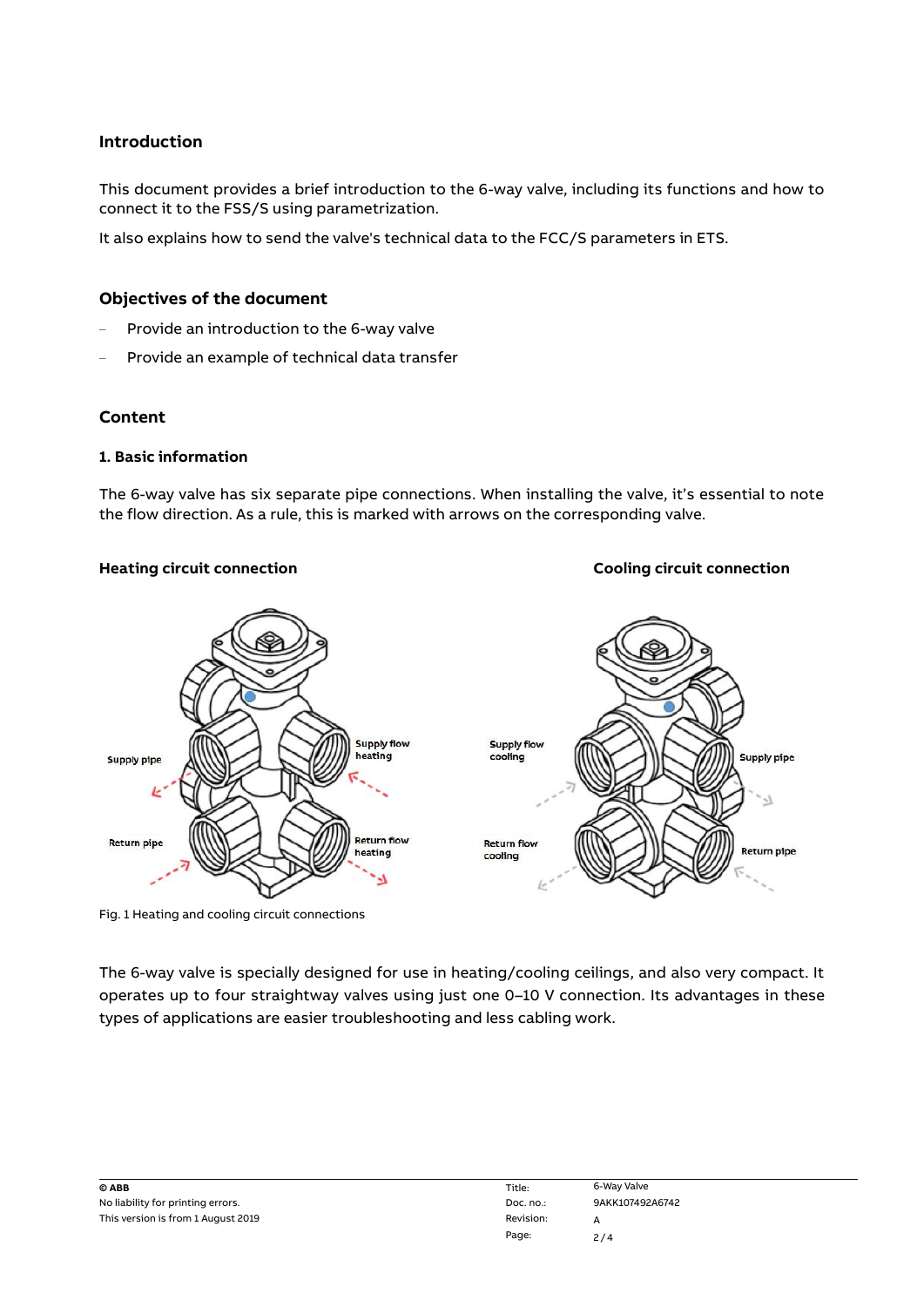# **2. FCC/S connection and settings**

The 6-way valve connects to the 0–10 V interface on the FCC/S (Channel A). The valve also requires an auxiliary voltage.

You can enable the 6-way valve via application parameters straight from the application, where all the additional settings options will then be shown.

| Heating/Cooling changeover                                                                           | Via object only                                        |
|------------------------------------------------------------------------------------------------------|--------------------------------------------------------|
| Caution! A change to the parameterization in this section will result in an ETS reset after download |                                                        |
| Use 6-way valve                                                                                      | No O Yes                                               |
| Actuate basic-stage heating via<br>Actuate basic-stage cooling via                                   | Internal output A (valve)<br>Internal output A (valve) |
|                                                                                                      |                                                        |

Fig. 2 FCC/S ETS parameters

Example of voltage settings for the 6-way valve based on a 6-way ball valve. You will find this type of curve in the valve manufacturer's technical data.



max. valve position, cooling at 2 V max. valve position, cooling at 4.7 V

max. valve position, heating at 10 V max. valve position, heating at 7.3 V

Closed 4.7 V–7.3 V

Check and adjust the voltage values based on the valve manufacturer!

## **The voltage curve provides the settings values for entry in the FCC/S parameters.**

You need to enter the voltage values for both minimum and maximum heating/cooling so that the valve can be actuated coherently.

The opening/closing time of the drive provides the specific information that ensures the valve purge works properly.